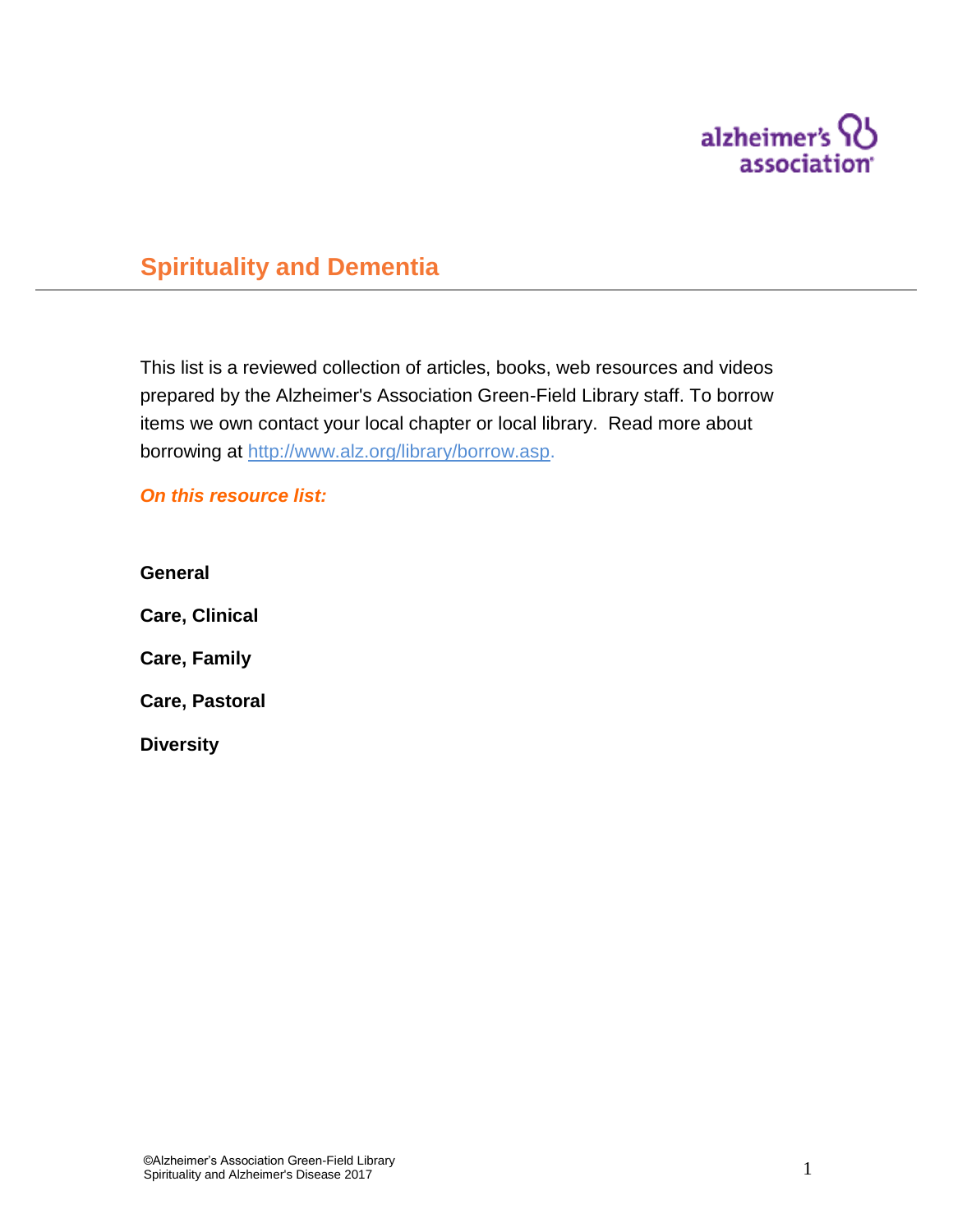### **General**

### **Articles, Journal**

Agli, O; Bailly, N; Ferrand, C. Sprituality and religion in older adults with dementia: a systematic review. Abstract:<https://www.ncbi.nlm.nih.gov/pubmed/25155440> Green-Field Library owns

Beuscher, L.; Beck, C. A literature review of spirituality in coping with early-stage Alzheimer's disease. *Journal of Clinical Nursing*. Mar 2008; vol. 17(5a), pp. 88- 97.

Abstract:<http://www.ncbi.nlm.nih.gov/pubmed/?term=18298759> Green-Field Library does not own.

Callaghan, DM. The influence of growth on spiritual self-care agency in an older adult population. *Journal of Gerontological Nursing*. Sep 2006; vol. 32(9), pp. 43-51.

Abstract: <http://www.ncbi.nlm.nih.gov/pubmed/16972608> Green-Field Library owns.

Collins, WL; Bowland, S. Spiritual practices for caregivers and care receivers. *Journal of Religion, Spirituality & Aging*. 2012; vol. 24(3) pp. 235-248. Abstract:

[http://www.tandfonline.com/doi/abs/10.1080/15528030.2012.648585?journalCod](http://www.tandfonline.com/doi/abs/10.1080/15528030.2012.648585?journalCode=wrsa20%23.Vak896RVhHw) [e=wrsa20#.Vak896RVhHw](http://www.tandfonline.com/doi/abs/10.1080/15528030.2012.648585?journalCode=wrsa20%23.Vak896RVhHw)

Green-Field Library does not own.

Dalby, P. The lived experience of spirituality and dementia in older people living with mild to moderate dementia. *Dementia*. Jan 2012; vol. 11(1), pp. 75-94. Abstract:<http://intl-dem.sagepub.com/content/11/1/75> Green-Field Library owns.

Daly, L, Fahey-McCarthy, E; Timmins, F. The experience of spirituality from the perspective of people living with dementia: a systematic review and metasynthesis. *Dementia.* Dec 9 2016, Epub ahead of print. Abstract:<https://www.ncbi.nlm.nih.gov/pubmed/27941158> Green-Field Library owns.

Gataric, G.; Kinsel, B.; Currie, BG; et al. Reflections on the under-researched topic of grief in persons with dementia: a report from a symposium on grief and dementia. *American Journal of Hospice & Palliative Medicine*. Dec 2010; vol. 27(8), pp. 567-574.

Abstract: <http://www.ncbi.nlm.nih.gov/pubmed/20525939> Green-Field Library does not own.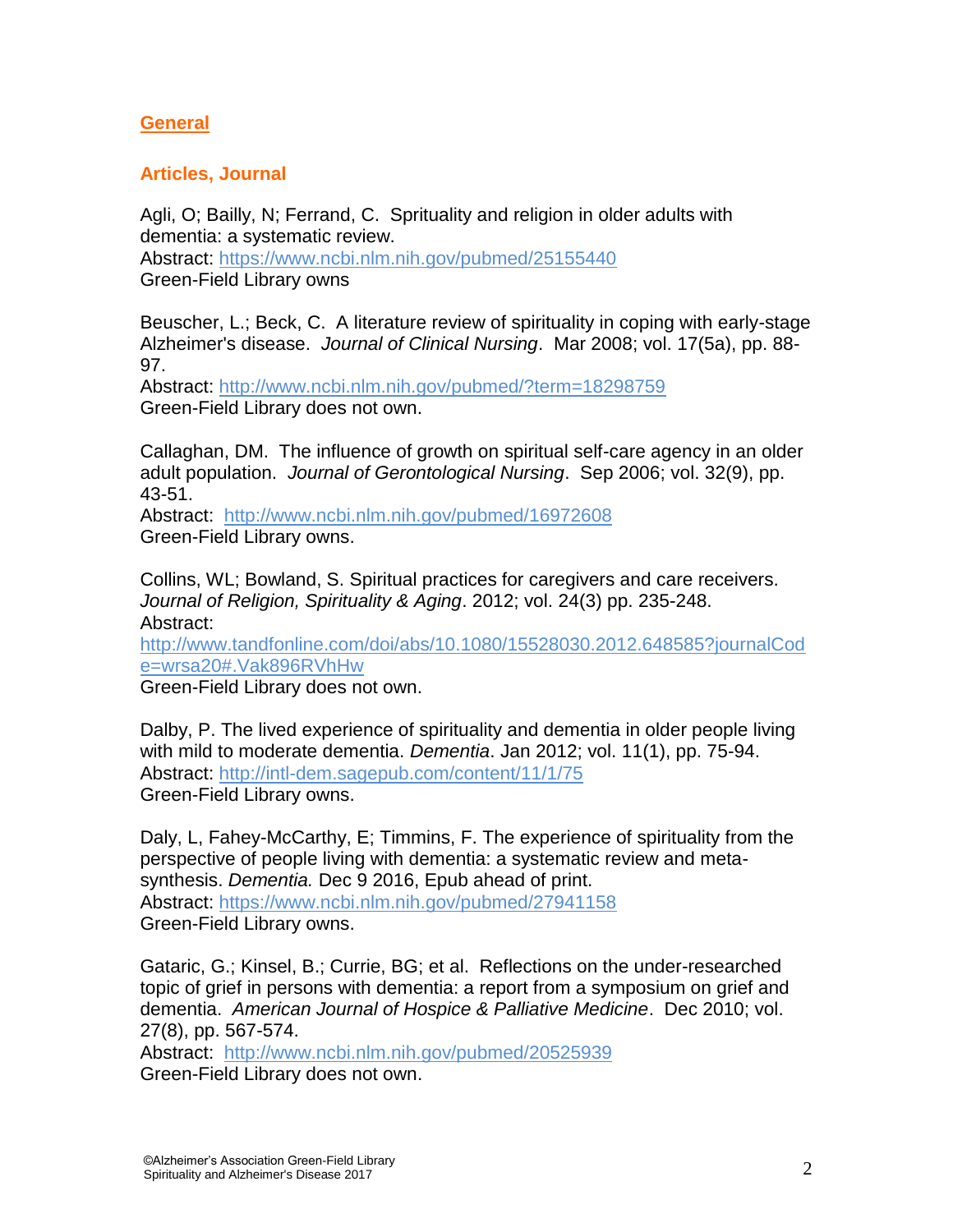Jolley, D.; Benbow, SM; Grizzell, M; et al. Spirituality and faith in dementia. *Dementia.* Aug 2010; vol. 9(3), pp. pp. 311-325. Full-text: [http://www.rcpsych.ac.uk/pdf](http://www.rcpsych.ac.uk/pdf/David%20Jolley%20and%20Susan%20Benbow%20Spirituality%20and%20Faith%20in%20Dementia%201.5.06.pdf) Green-Field Library owns.

Lindberg, DA. Integrative review of research related to meditation, spirituality, and the elderly. *Geriatric Nursing*. Nov-Dec 2005; vol. 26(6), pp. 372-377. Abstract: <http://www.ncbi.nlm.nih.gov/pubmed/16373182> Green-Field Library owns.

Molzahn, AE. Spirituality in later life: effect on quality of life. *Journal of Gerontological Nursing*. Jan 2007; vol. 33(1), pp. 32-39. Abstract: <http://www.ncbi.nlm.nih.gov/pubmed/17305267> Green-Field Library owns.

Urgesi, C.; Aglioti SM; Skrap, M; et al. The spiritual brain: selective cortical lesions modulate human self-transcendence. Neuron. Feb 11, 2010; vol. 65(3), 309-319.

Full-text: <http://www.sciencedirect.com/science/article/pii/S0896627310000528> Green-Field Library does not own.

### **Books**

Jewell, A. *Ageing, spirituality, and well-being*. Philadelphia, PA: Jessica Kingsley Publishers, 2004. Green-Field Library does not own.

### **Web Site**

*Center for spirituality and aging.* Anaheim, CA. "Provides education and advocacy about spirituality and ethics as they are experienced in the aging process within both faith and long-term care communities." [http://www.spiritualityandaging.org](http://www.spiritualityandaging.org/)

### **Care, Clinical**

### **Articles, Journal**

Agli, O.; Bailly, N.; Ferrand, C. Spirituality and religion in older adults with dementia: a systematic review. *International Psychogeriatrics*. May 2015; vol. 27(5), pp. 715-725.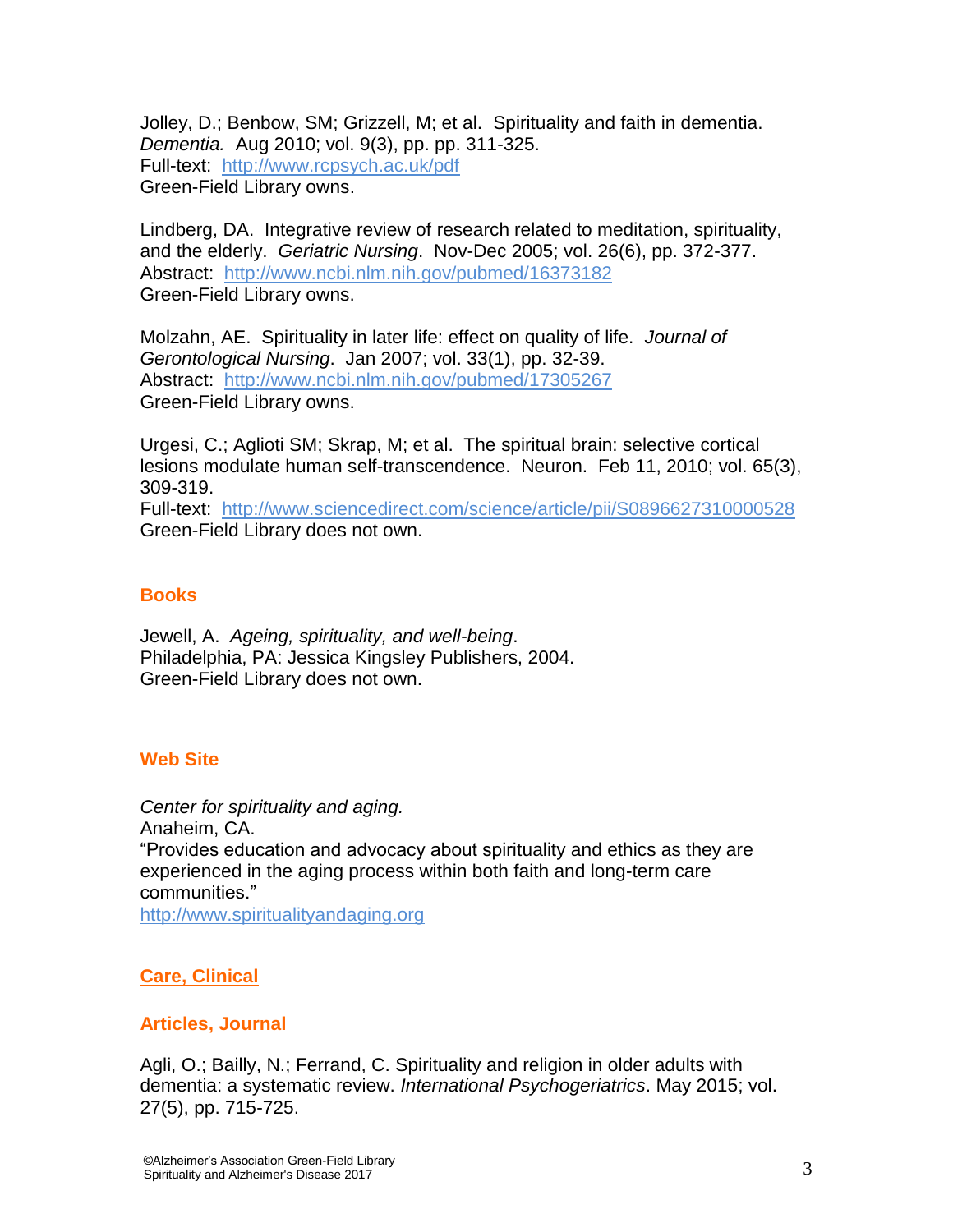Abstract:<http://www.ncbi.nlm.nih.gov/pubmed/25155440> Green-Field Library owns.

Carr, TJ.; Hicks-Moore, S.; Montgomery, P. What"s so big about the "little things": a phenomenological inquiry into the meaning of spiritual care in dementia. *Dementia*. Aug 2011; vol. 10(3), pp. 399-414. Abstract:

[http://dem.sagepub.com/content/early/2011/05/27/1471301211408122.abstract?r](http://dem.sagepub.com/content/early/2011/05/27/1471301211408122.abstract?rss=1)  $ss=1$ 

Green-Field Library owns.

Ceramidas, DM. Faith-based cognitive behavioral therapy: easing depression in the elderly with cognitive decline. *Journal of Christian Nursing.* Jan-Mar 2012; vol. 29 (1), pp. 42-48.

Abstract: <http://www.ncbi.nlm.nih.gov/pubmed/22359836> Green-Field Library does not own.

Coin, A., Perissinotto, E.; Najjar, M.; et al. Does religiosity protect against cognitive and behavioral decline in Alzheimer"s dementia. *Current Alzheimer Research*. Aug 2010; vol 7(5), pp. 445-452. Abstract: <http://www.ncbi.nlm.nih.gov/pubmed/20088813> Green-Field Library owns.

Ennis, EM; Kazer, MW. The role of spiritual nursing interventions on improved outcomes in older adults with dementia. *Holistic Nursing Practice.* Mar 2013; vol. 27(2), pp. 106-113.

Abstract: <http://www.ncbi.nlm.nih.gov/pubmed/23399710> Green-Field Library does not own.

Ewing, WA. Land of forgetfulness: dementia care as spiritual formation. *Journal of Gerontological Social Work*. 2005; vol. 45(3), pp. 301-311. Abstract: <http://www.ncbi.nlm.nih.gov/pubmed/16172077> Green-Field Library owns.

Gwyther, LP. Spirituality and caring for older family members. *Southern Medical Journal*. Oct 1, 2006; vol. 99(10), pp. 1106-1107.

Full-text: [http://sma.org/southern-medical-journal/article/spirituality-and-caring](http://sma.org/southern-medical-journal/article/spirituality-and-caring-for-older-family-members/)[for-older-family-members](http://sma.org/southern-medical-journal/article/spirituality-and-caring-for-older-family-members/)

Green-Field Library does not own.

Hebert, RS; Dang, Q.; Schulz, R. Religious beliefs and practices are associated with better mental health in family caregivers of patients with dementia: findings from the REACH study. *American Journal of Geriatric Psychiatry*. Apr 2007; vol. 15(4), pp. 292-300.

Abstract:<http://www.ncbi.nlm.nih.gov/pubmed/17158632> Green-Field Library owns.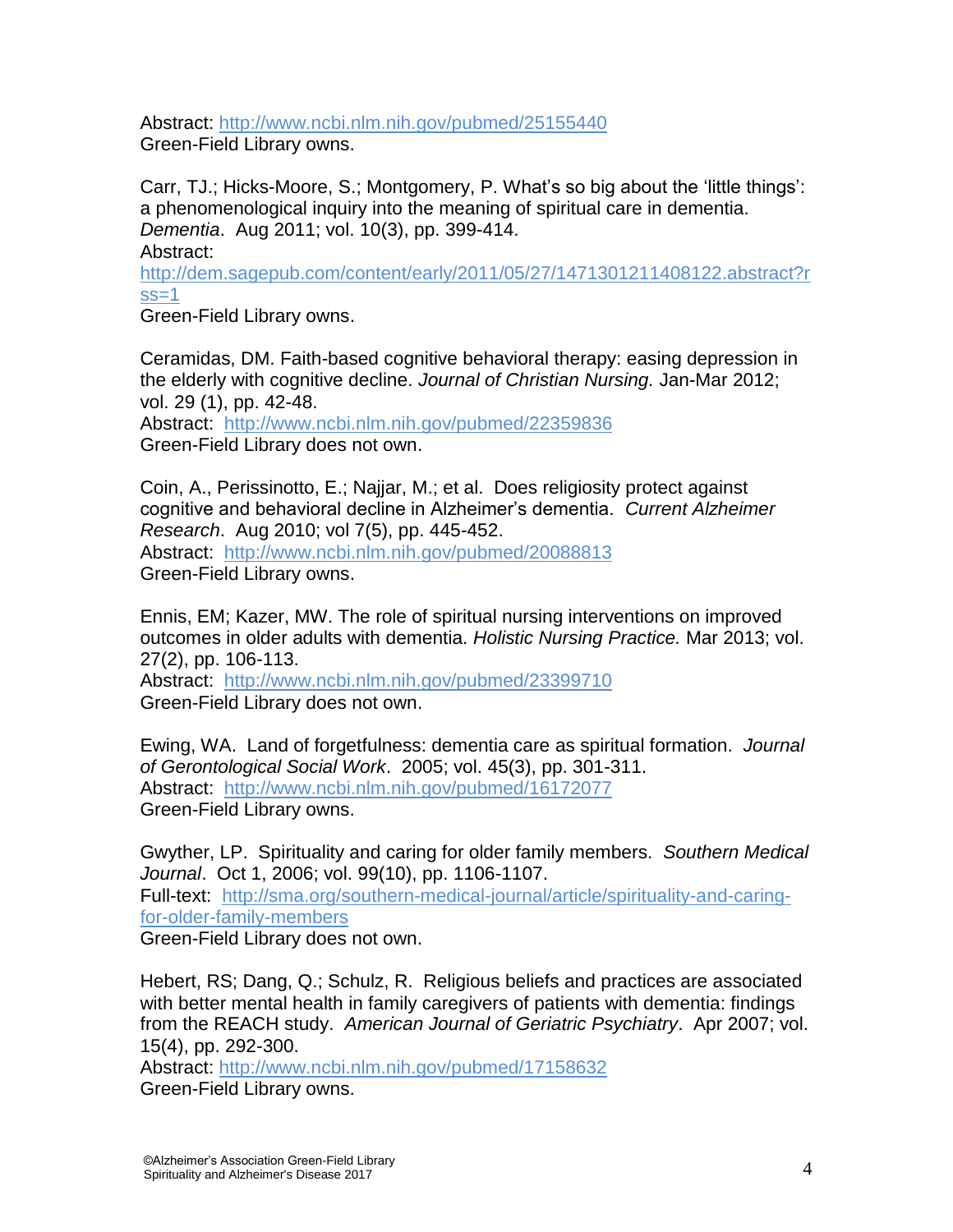Hebert, RS; Weinstein, LM; Schulz, M.; et al. Religion, spirituality and the wellbeing of informal caregivers: a review, critique, and research prospectus. *Aging & Mental Health*. Sep 2006; vol. 10(5), pp. 497-520. Abstract: <http://www.ncbi.nlm.nih.gov/pubmed/16938685> Green-Field Library owns.

Higgins, P. Bringing spiritual light into dementia care. *Journal of Dementia Care*. Mar-Apr 2005; vol. 13(2), pp. 10-11. Green-Field Library owns.

Katsuno, T. Personal spirituality of persons with early-stage dementia: is it related to perceived quality of life? *Dementia*. Oct 2003; vol. 2(3), pp. 315-335. Abstract: <http://dem.sagepub.com/content/2/3/315.abstract> Green-Field Library owns.

Kaufman, Y.; Anaki, D.; Binns, M.; et al. Cognitive decline in Alzheimer's disease: impact of spirituality, religiosity, and QOL. *Neurology.* May 1, 2007; vol. 68(18), pp. 1509-1514. Abstract: <http://www.ncbi.nlm.nih.gov/pubmed/17470754> Green-Field Library owns.

Killick, J. Helping the flame to stay bright: celebrating the spiritual in dementia. *Journal of Religion, Spirituality & Aging*. 2006; vol. 18(2-3), pp. 73-78. Abstract: [http://www.tandfonline.com/doi/abs/10.1300/J496v18n02\\_06](http://www.tandfonline.com/doi/abs/10.1300/J496v18n02_06) Green-Field Library does not own.

Koenig, TL. Caregivers" use of spirituality in ethical decision-making. *Journal of Gerontological Social Work*. 2005; vol. 45(1-2), pp. 155-172. Abstract: <http://www.ncbi.nlm.nih.gov/pubmed/16172067> Green-Field Library owns.

Lawrence, RM. Aspects of spirituality in dementia care: when clinicians tune into silence. *Dementia*. Oct 2003; vol. 2(3), pp. 393-402. Abstract: <http://dem.sagepub.com/content/2/3/393.short> Green-Field Library owns.

LoboPrabhu, S.; Molinari, V.; Arlinghaus, K.; et al. Spouses of patients with dementia: how do they stay together "till death do us part"? *Journal of Gerontological Social Work*. 2005, vol. 44(304), 161-174. Abstract: [http://www.tandfonline.com/doi/abs/10.1300/J083v44n03\\_10](http://www.tandfonline.com/doi/abs/10.1300/J083v44n03_10) Green-Field Library owns.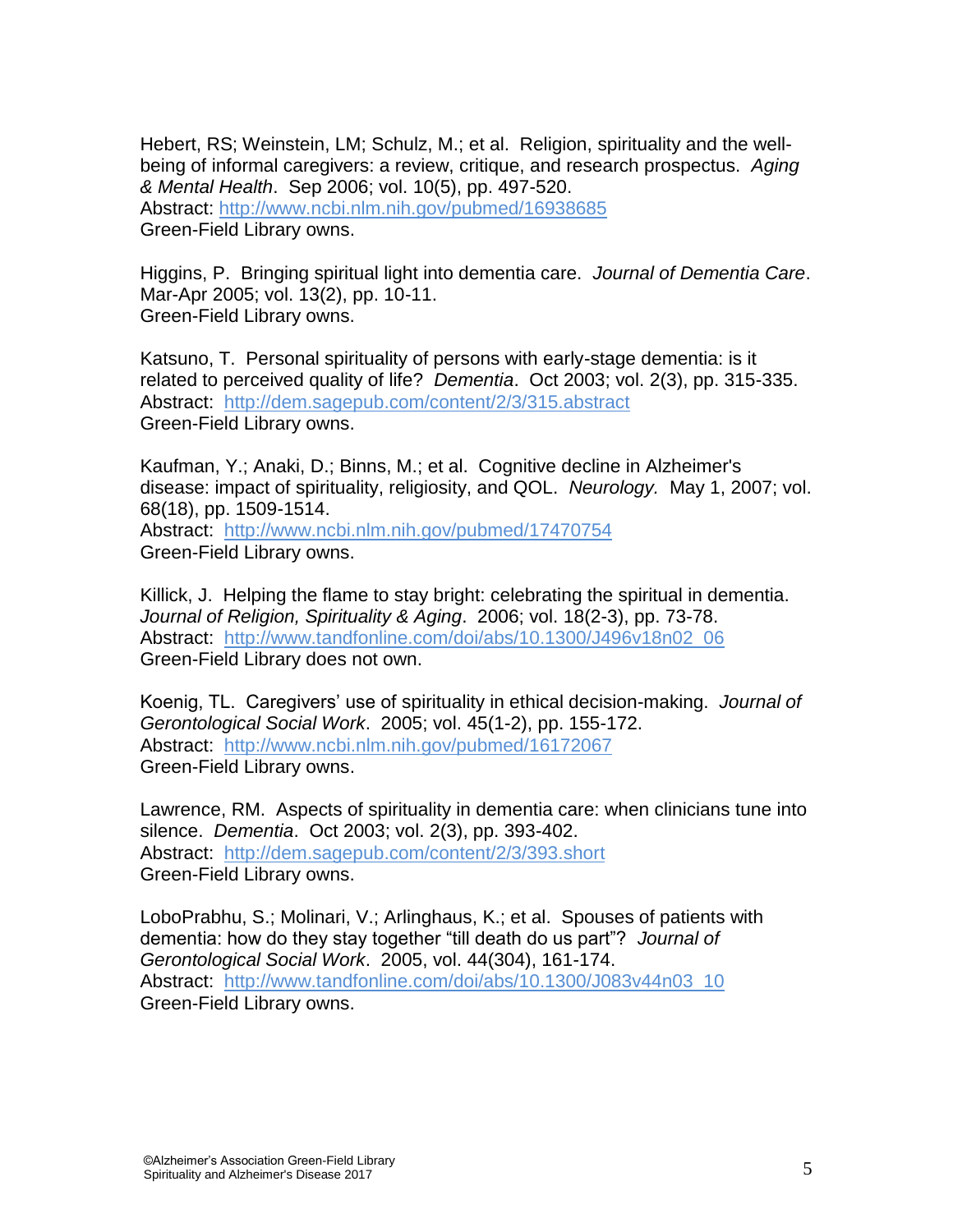Lowis, MJ; Edwards, AC; Roe, CA; et al. The role of religion in mediating the transition to residential care. *Journal of Aging Studies.* Sep 2005; vol. 19(3), pp. 349-362.

Abstract: [http://www.sciencedirect.com](http://www.sciencedirect.com/science/article/pii/S089040650500006X) Green-Field Library does not own.

MacKinlay, E.; McFadden, SH. Ways of studying religion, spirituality, and aging: the social scientific approach. *Journal of Religious Gerontology*. 2004; vol. 16(3- 4), pp. 75-90.

"Describes the author"s study of spiritual reminiscence in small groups for people with dementia to show one way in which several research methods may be used in combination to strengthen the research findings."

Abstract: [http://www.tandfonline.com/doi/abs/10.1300/J078v16n03\\_06](http://www.tandfonline.com/doi/abs/10.1300/J078v16n03_06) Green-Field Library does not own.

Mooney, SF. A ministry of memory: spiritual care for the older adult with dementia. *Care Management Journals.* Fall 2004; vol. 5(3), pp. 183-187. Abstract: <http://www.ncbi.nlm.nih.gov/pubmed/16149257> Green-Field Library owns.

Nelson-Becker, H.; Nakashima, MC; Edward, R. Spiritual assessment in aging: a framework for clinicians. *Journal of Gerontological Social Work*. 2007, vol. 48(3- 4), pp. 331-334.

Abstract: <http://www.ncbi.nlm.nih.gov/pubmed/17210536> Green-Field Library owns.

Snyder, L. Satisfaction and challenges in spiritual faith and practice for persons with dementia. *Dementia*. Oct 2003; vol. 2(3), pp. 299-313. Abstract: <http://dem.sagepub.com/content/2/3/299.abstract> Green-Field Library owns.

Spurlock, WR. Spiritual well-being and caregiver burden in Alzheimer's caregivers. *Geriatric Nursing.* May-Jun 2005; vol. 26(3), pp. 154-161. Full-text: <http://www.ncbi.nlm.nih.gov/pubmed/15973342> Green-Field Library owns.

Stolley, JM.; Buckwalter, KC; Koenig, HG. Prayer and religious coping for caregivers of persons with Alzheimer"s disease and related disorders. *American Journal of Alzheimer's Disease*. May-Jun 1999; vol. 14(3), pp. 181-191. Full-text: <http://aja.sagepub.com/content/14/3/181.abstract> Green-Field Library owns.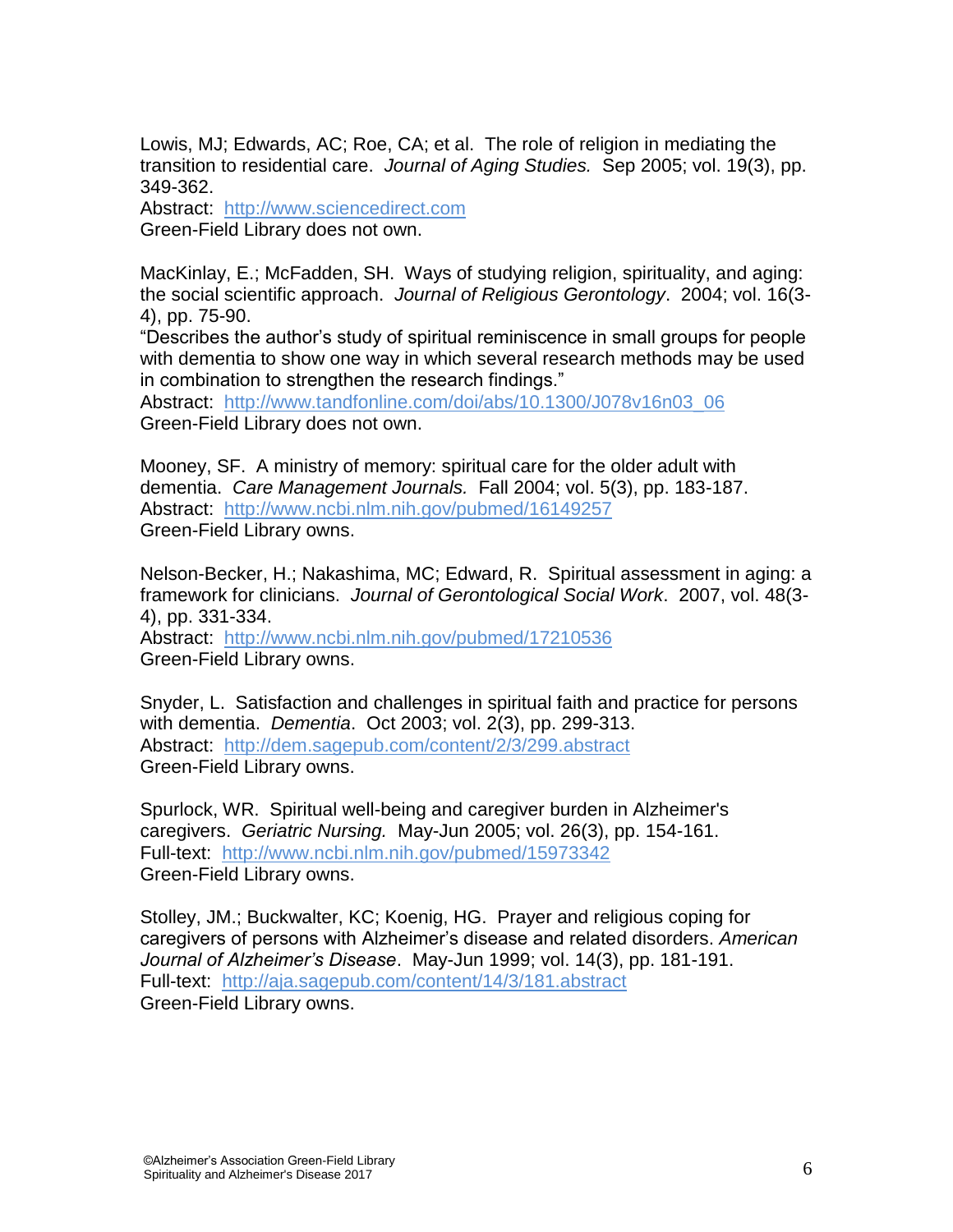Thompkins, C.; Sorrell, JM. Older adults with Alzheimer's disease in a faith community. *Journal of Psychosocial Nursing and Mental Health Services*. Jan 2008; vol. 46(1), pp. 22-25.

Abstract: <http://www.ncbi.nlm.nih.gov/pubmed/18251348> Green-Field does not own.

Trevitt, C.; MacKinlay, E. "I am just an ordinary person…": spiritual reminiscence in older people with memory loss. *Journal of Religion, Spirituality and Aging*. 2006; vol. 18(2-3), pp. 79-91.

Abstract: [http://www.tandfonline.com/doi/abs/10.1300/J496v18n02\\_07](http://www.tandfonline.com/doi/abs/10.1300/J496v18n02_07) Green-Field Library does not own.

Trevitt, C.; MacKinlay, E. "Just because I can"t remember…": religiousness in older people with dementia. *Journal of Religious Gerontology*. 2004; vol. 16(3- 4), pp. 109-121. Abstract: [http://researchoutput.csu.edu.au/R/?func=dbin-jump](http://researchoutput.csu.edu.au/R/?func=dbin-jump-full&object_id=5130&local_base=GEN01-CSU01)[full&object\\_id=5130&local\\_base=GEN01-CSU01](http://researchoutput.csu.edu.au/R/?func=dbin-jump-full&object_id=5130&local_base=GEN01-CSU01)

Green-Field Library does not own.

Vance, DE. Procedural and emotional religious activity therapy: connecting cognition and affective aspects of Alzheimer's disease. *Activities, Adaptation, and Aging.* 2004; vol. 29(1), pp. 27-45. Green-Field Library owns.

Vance, DE. Spiritual activities for adults with Alzheimer's disease: the cognitive components of dementia and religion. *Journal of Religion, Spirituality & Aging*. 2005; vol. 17(1-2), pp. 109-130.

[Simultaneously published IN: Brennan, M.; Heiser, D. Spiritual *assessment and intervention with older adults: current directions and applications,* pp. 109-130. New York, NY: Routledge, 2005.

Abstract: [http://www.tandfonline.com/doi/abs/10.1300/J496v17n01\\_06](http://www.tandfonline.com/doi/abs/10.1300/J496v17n01_06) Green-Field Library does not own.

Watson, NM. Spiritual nurturance and the support for nursing home residents with dementia. *Dementia*. Feb 2011; vol. 10(1), pp. 59-80. Abstract: <http://dem.sagepub.com/content/10/1/59.refs> Green-Field Library owns.

Wilks, SE; Vonk, ME. Private prayer among Alzheimer's caregivers: mediating burden and resiliency. *Journal of Gerontological Social Work*. 2008; vol. 50(3- 4), pp. 113-131.

Abstract: <http://www.ncbi.nlm.nih.gov/pubmed/18510194> Green-Field Library owns.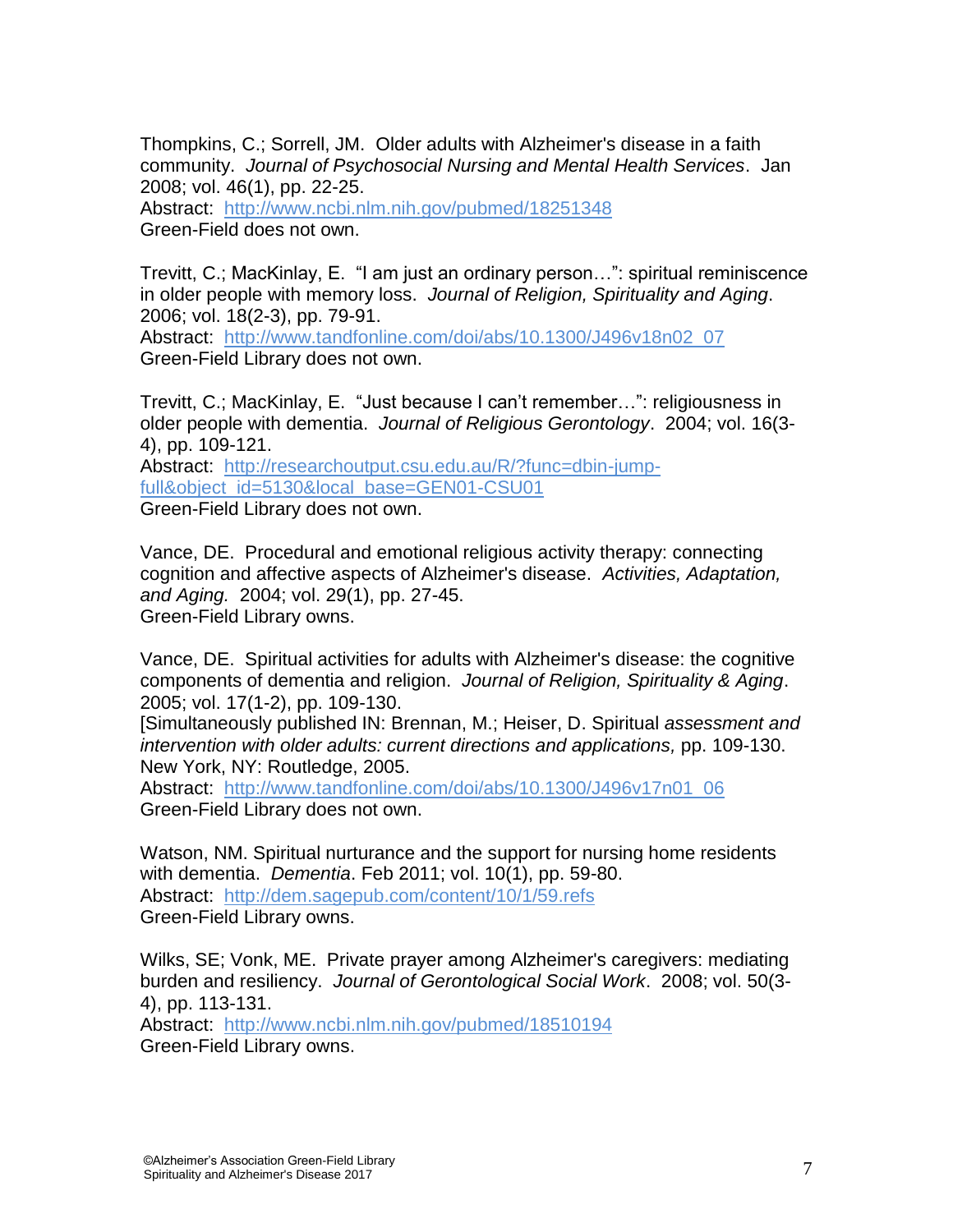### **Books & Book Chapters**

Grollman, EA. The Alzheimer's patient. IN: Gilbert, R.B. *Health care & spirituality: listening, assessing, caring*, 203-210. Amityville, NY: Baywood Publishing Co., 2002. Green-Field Library Call No.: BL 625 G465 2002.

Grollman, EA. Spirituality and Alzheimer's disease. IN: *Living with grief: Alzheimer's disease*, pp. 213-223. Washington, DC: Hospice Foundation of America, 2004. Green-Field Library Call No.: WM 220 L785 2004

MacKinley, E. (ed.). *Spirituality of later life: on humor and despair.* Binghamton, NY: Hawthorne Pastoral Press, 2004. ISBN: 0789027313. Contains an essay describing a pastoral care program for older adults with little or no ability to speak. Green-Field Library Call No.: BL 625 S759 2004

Montross, C. *Body of work: meditations on mortality from the Human Anatomy Lab.* New York, NY: Penguin Books, 2008 On Order

Shamy, E. *Guide to the spiritual dimension of care for people with Alzheimer's disease and related dementias: more than body, brain, and breath*. London, UK: Jessica Kingsley Publishers, 2003. Green-Field Library Call No.: BL 625.9 S53 2003.

Stolley, JM; Cholan, J. Professional sensitivity to religion-spirituality among male caregivers. IN: Kramer, B.J.; Thompson, E.H. *Men as caregivers: theory, research, and service implications*, pp 317-336. New York, NY: Springer Publishing, 2002. Green-Field Library Call No.: WY 200 M534 2002

### **Journal Issues**

Buddhist and Native American Spirituality and Aging.*Journal of Religion, Spirituality, and Aging.* 2013, vol. 25(1), pp. 1-66. Special issue. Green-Field Library does not own.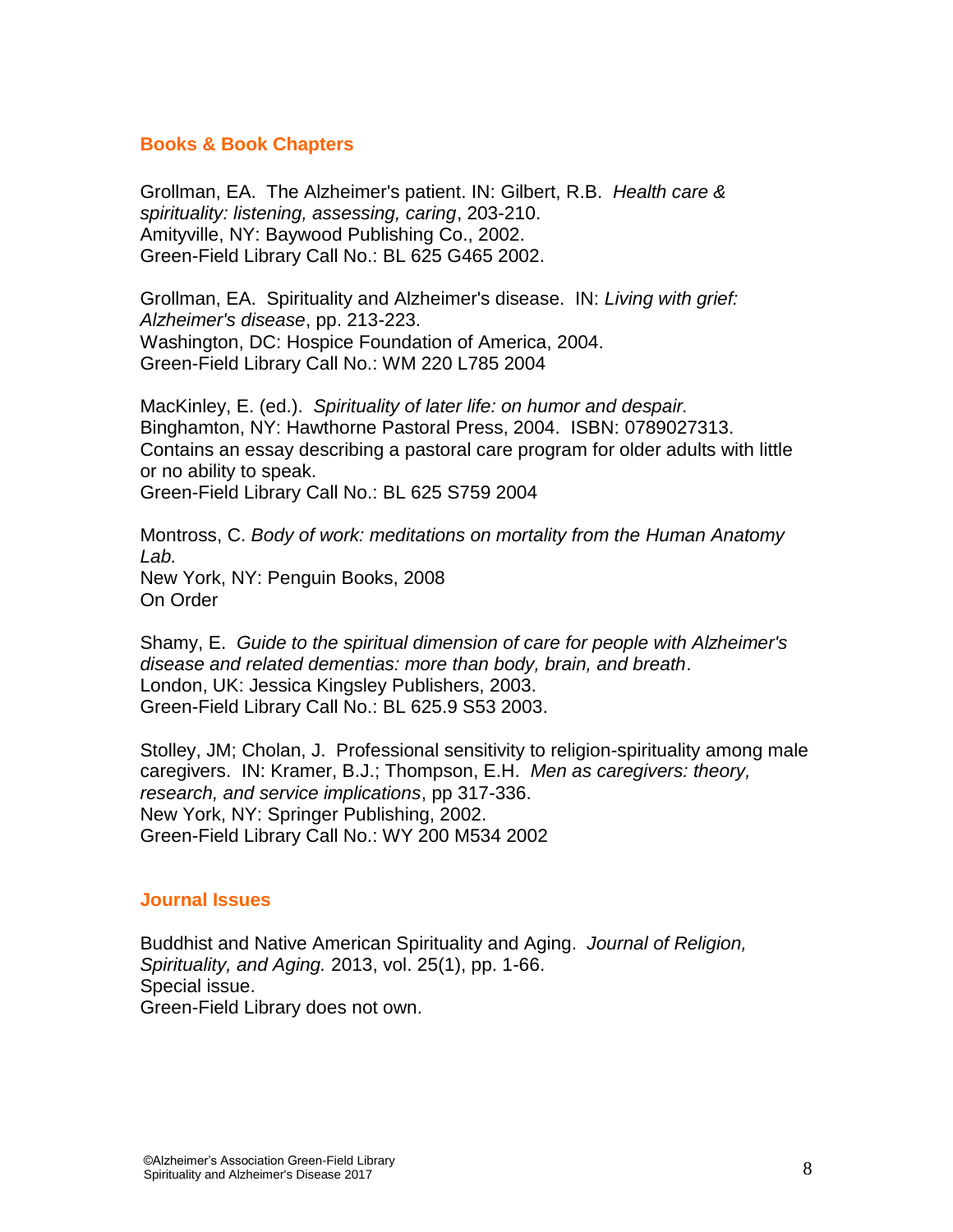Spirituality and dementia. *Dementia: The International Journal of Social Research and Practice*. Oct 2003; vol. 2(3), pp. 1-448. This special journal issue explores the topic of dementia, religion, and spirituality

from the perspectives of the patient, family caregiver, and clinician. Green-Field Library owns.

Spirituality and nursing. *Journal of Clinical Nursing.* Jul 2006; vol. 15(7), pp. 801-930.

This special issue examines spirituality as it relates to the field of nursing. Green-Field Library does not own.

### **Web Resource**

*Alternative solutions in long term care – spirituality.* Sparta, NJ: Alternative Solutions.

A comprehensive collection of spirituality links to organizations providing resources and services for health care professionals and care givers, recreation therapists, activity directors, social workers, and creative arts specialists. <http://www.activitytherapy.com/spirit.htm>

Higgins, P. Spiritual and religious needs of people with dementia. Nov 2011; vol. 61(4), pp. 24-29. *Catholic Medical Quarterly: Journal of the Catholic Medical Association.*

<http://www.cmq.org.uk/CMQ/2011/04-spiritual-needs-dementia.html>

### **Care, Family**

### **Articles, Journal**

Batz, J. How do we know what they know? – decision to withhold communion from Alzheimer's patients questioned. *National Catholic Reporter* (online). Jan 31, 1997.

Full-text: [http://natcath.org/NCR\\_Online/archives2/1997a/013197/013197f.htm](http://natcath.org/NCR_Online/archives2/1997a/013197/013197f.htm) Green-Field Library does not own.

LeBlanc, AJ; Driscoll, AK.; Pearlin, LI. Religiosity and the expansion of caregiver stress. *Aging & Mental Health*. Sep 2004; vol. 8(5), pp. 410-421. Abstract: <http://www.ncbi.nlm.nih.gov/pubmed/15511739>

Green-Field Library owns.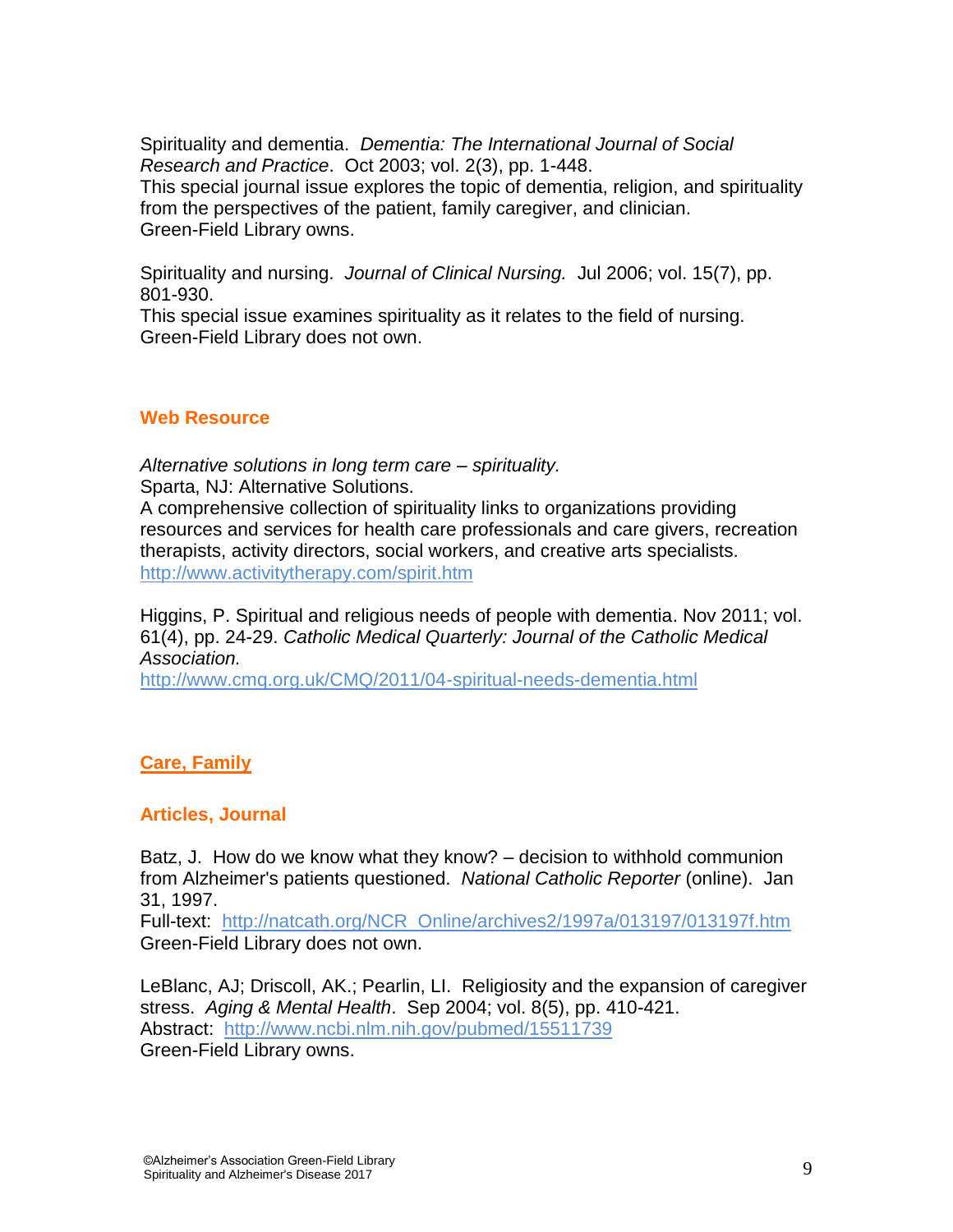LoboPrabhu, S.; Molinari, V.; Arlinghaus, K.; et al. Spouses of patients with dementia: how do they stay together "till death do us part"? *Journal of Gerontological Social Work*. 2005; vol. 44(3-4), pp. 161-174. Abstract: [http://www.tandfonline.com/doi/abs/10.1300/J083v44n03\\_10](http://www.tandfonline.com/doi/abs/10.1300/J083v44n03_10) Green-Field Library owns.

Lopez, J.; Romero-Moreno, R.; Marquez-Gonzalez, M. et al. Spirituality and selfefficacy in dementia family caregiving: trust in God and in yourself. *International Psychogeriatrics*. Dec 2012; vol. 24(12), pp. 1943-1952. Abstract:

[http://journals.cambridge.org/action/displayAbstract?fromPage=online&aid=8721](http://journals.cambridge.org/action/displayAbstract?fromPage=online&aid=8721933) [933](http://journals.cambridge.org/action/displayAbstract?fromPage=online&aid=8721933)

Green-Field Library owns.

Padmaprabha, D.; Sperlinger, DJ; Boddington, S. The lived experience of spirituality and dementia in older people living with mild to moderate. *Dementia* . Feb 2012; vol. 11(1), pp. 75-94

Abstract: [http://intl](http://intl-dem.sagepub.com/content/early/2011/11/01/1471301211416608)[dem.sagepub.com/content/early/2011/11/01/1471301211416608](http://intl-dem.sagepub.com/content/early/2011/11/01/1471301211416608) Green-Field Library owns.

Slape, J. Dementia and palliative care: the spiritual needs of family members. *Journal of Religion, Spirituality and Aging*. Apr-Sep 2014; vol. 26(2/3) pp. 215- 230.

Full-text:<http://www.tandfonline.com/doi/pdf/10.1080/15528030.2013.830237> Green-Field Library does not own.

### **Books and Book Chapter**

Angelica, JC. Where two worlds touch: a spiritual journey through Alzheimer"s disease. Boston, MA: Skinner House, 2014 On order

Doty, JR. *Into the magic shop: a neurosurgeon's quest to discover the mysteries of the brain and secrets of the heart.* New York, NY: Avery, 2017 On order

Ewing, WA. *Tears in God's bottle: reflections on Alzheimer's caregiving*. Tucson, AZ: Whitestone Circle Press, 1999. Green-Field Library Call No.: BL 625.9 E95 1999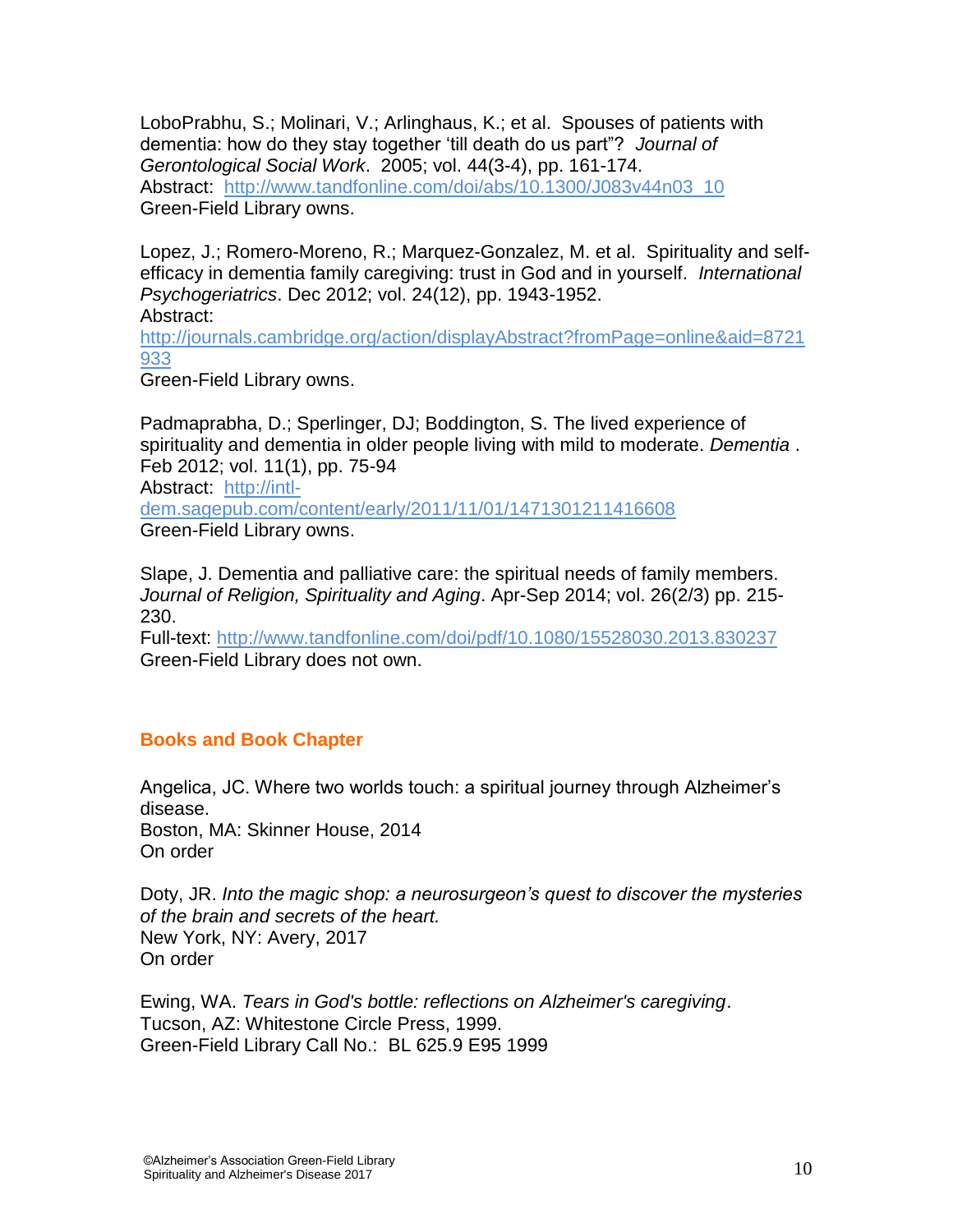Hall, ET. *Caring for a loved one with Alzheimer's disease: Christian perspective*. New York, NY: Haworth Pastoral Press, 2000. Green-Field Library Call No.: BL 625.9 H175 2000

Maddux, C. *A path revealed: how hope, love and joy found us deep in a maze called Alzheimer's* Brewster, MA: Paraclete Press, 2016 Read for free with KindleUnlimited On order.

McLeod, BW. *And thou shalt honor: the caregiver's companion*. New York, NY: St. Martin"s Press, 2002. Green-Field Library Call No.: HV 1461 A535 2002

Pearce, N. *Inside Alzheimer's disease: how to hear and honor connections with a person who has dementia.* Nashbille, TN: Forrason Press, 2007. Green-Field Library Call No.: WM 220 P359 2007

*Pray with me still: rosary meditations and spiritual support for persons with Alzheimer's, their caregivers, and loved ones.* Notre Dame, IN: Ave Maria Press, 2006. Green-Field Library Call No.: BV 4910.6 P73 2006

Rihner, B. *Angel hike: an answer to prayer about Alzheimer's disease.* (a novel) Mustang, OK: Tate Publishing & Enterprises, 2007. Green-Field Library Call No.: PS 3573 R572 2007

Roche, L. *Coping with caring: daily reflections for Alzheimer caregivers*. Forest Knolls, CA: Elder Books, 1996. Green-Field Library Call No.: BL 625.9 R673 1996

Simpsom, R. *Through the wilderness of Alzheimer's disease: a guide in two voices.* 

Minneapolis, MN: Augsburg Fortress Press, 1999. Green-Field Library Call No.: WM 220.5 S613 1999

Strecker, TR*. Alzheimer's: making sense of suffering*. Lafayette, LA: Vital Issues Press, 1997. Green-Field Library Call No.: BL 625.9 S914 1997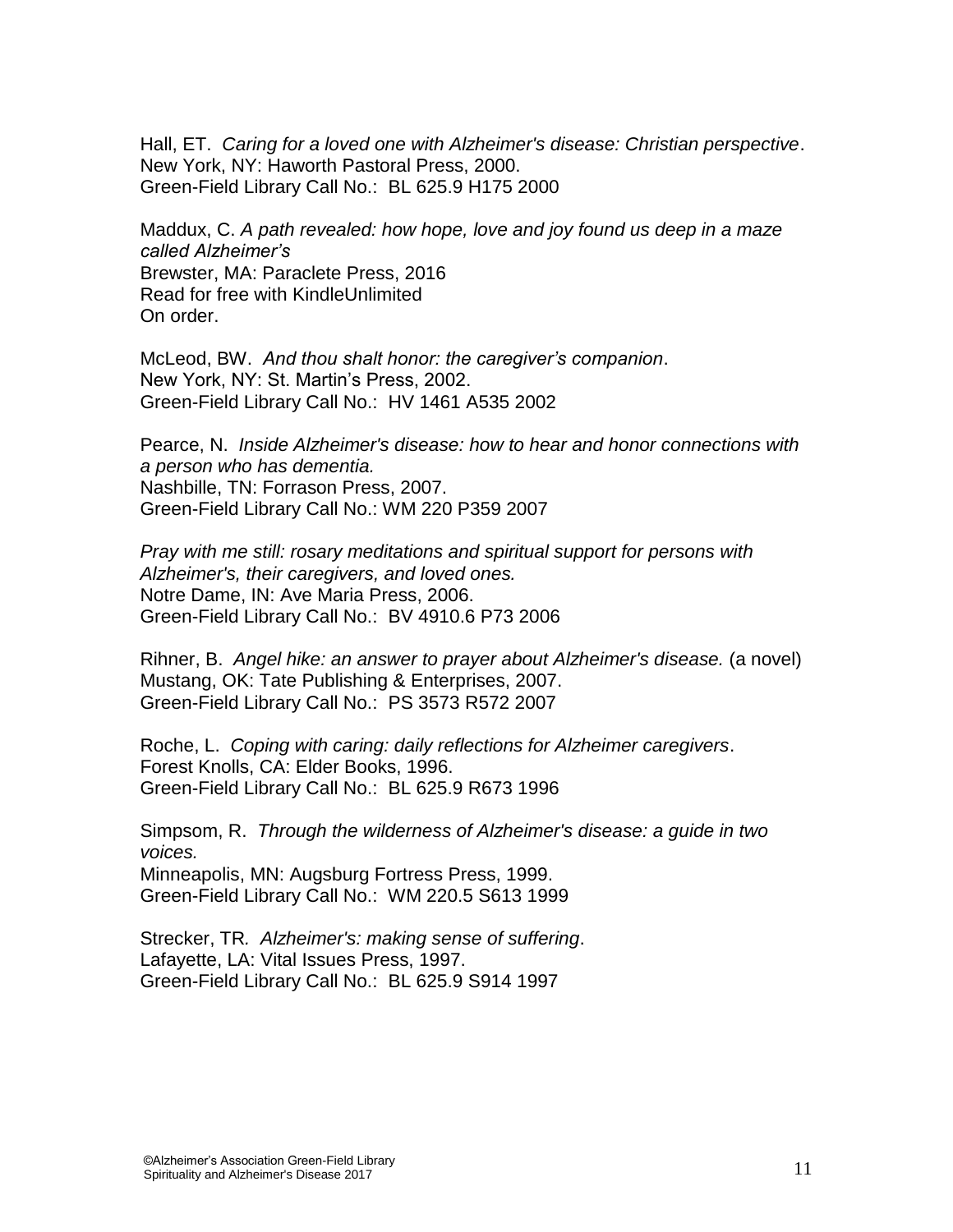#### **Videos**

*Caring for a loved one with Alzheimer's: an emotional journey.* Brester, MA: Paraclete Video Productions, 2012 Three experts, Mary Ellen Geist, Kenneth Doka, and Joanne Koenig Coste discus grieving and losses in their lives and yours, what it feels like when your love no longer helps, feelings of failure and guilt, handling frustration and anger, caring for yourself, and courage and sacrifice in Alzheimer caregiving. 1 DVD (50 min.)

### Green-Field Library Call No.: WM 220 DVD no. 162 2012

#### **Web Resources**

*Alzheimer's and spirituality.*  Grand Rapids, MI: Calvin College, 2003. A professor and his students interview families of persons with Alzheimer's to study the relationship between dementia and spirituality. Notable are the findings about receiving communion and the regression in age to a child-like faith. <http://www.calvin.edu/news/2002-03/alzheimers.htm>

*Spiritual caregiving. Gaining release: healing hands and labyrinths.* Guarneri, M.; King, R. Southport, CT: Caregiver's Home Companion, 2007. <http://www.caregivershome.com/Spiritual/spiritual.cfm> *Spiritual traditions and aging*.

### **Care, Pastoral**

### **Articles, Journal**

Barclay, A. Psalm 88: living with Alzheimer's. *Journal of Religion, Disability & Health*. Jan-Mar 2012; vol. 16(1), pp. 88-101. Abstract: <http://www.tandfonline.com/doi/abs/10.1080/15228967.2012.645607> Green-Field Library does not own.

Crawford Sullivan, S.; Beard, RL. Faith and forgetfulness: the role of spiritual identity in preservation of self with Alzheimer's. *Journal of Religion, Spirituality & Aging.* Jan-Mar 2014; vol. 26(1), pp. 65-91. Abstract:

[http://www.tandfonline.com/doi/abs/10.1080/15528030.2013.811462#.VakpnKRV](http://www.tandfonline.com/doi/abs/10.1080/15528030.2013.811462%23.VakpnKRVhHw) [hHw](http://www.tandfonline.com/doi/abs/10.1080/15528030.2013.811462%23.VakpnKRVhHw)

Green-Field Library does not own.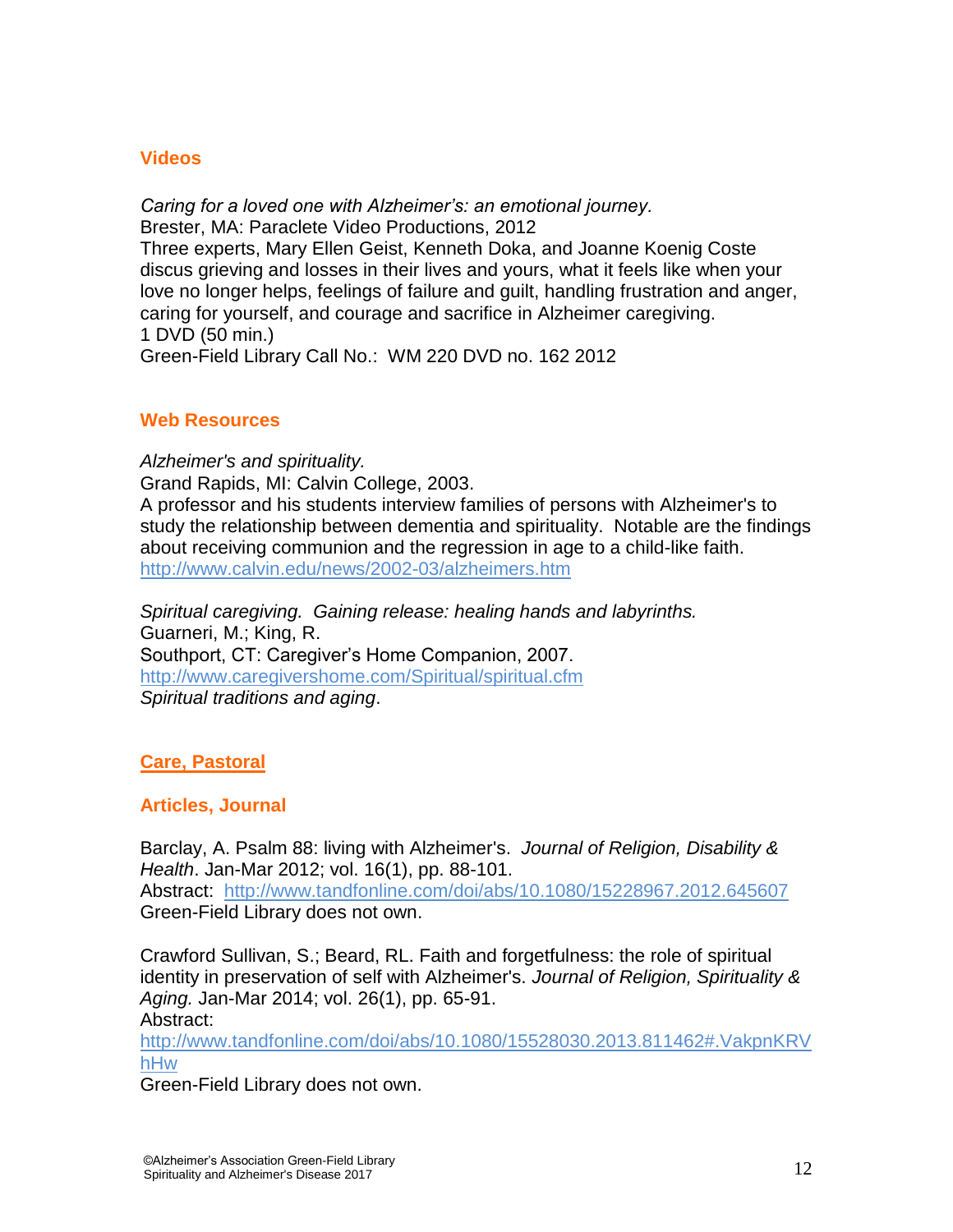Johnson, GE.; Johnson, RH. Implicit and explicit memory: implications for the pastoral care of persons with dementia. *Journal of Religion, Spirituality, and Aging*. 2007; vol. 19(3), pp. 43-53.

Abstract: [http://www.tandfonline.com/doi/abs/10.1300/J496v19n03\\_04](http://www.tandfonline.com/doi/abs/10.1300/J496v19n03_04) Green-Field Library does not own.

Kunz, R. You have not forgotten us: towards a disability-accessible church and society [dementia specific article]. *Journal of Religion, Disability & Health*. Jan-Mar 2011; vol. 15(1), pp. 20-33.

Abstract: <http://www.tandfonline.com/doi/abs/10.1080/15228967.2011.539335> Green-Field Library does not own.

MacKinlay, E. Mental health and spirituality in later life: pastoral approaches. *Journal of Religious Gerontology*. 2002; vol. 13(3-4), pp. 129-147. Abstract: [http://www.tandfonline.com/doi/abs/10.1300/J078v13n03\\_10](http://www.tandfonline.com/doi/abs/10.1300/J078v13n03_10) Green-Field Library does not own.

Post, SG. Alzheimer's & grace. *First Things*. Apr 2004; vol. 142, pp. 12-14. Full-text: <http://www.firstthings.com/article/2004/04/alzheimers-amp-grace> Green-Field Library does not own.

Post, SG; Whitehouse, PJ. Spirituality, religion, and Alzheimer's disease. *Journal of Health Care Chaplaincy*. 1999; vol. 8(1-2), pp. 45-57. Abstract:<http://www.ncbi.nlm.nih.gov/pubmed/10387591> Green-Field Library does not own.

Powers, BA; Watson, NM. Spiritual nurturance and support for nursing home residents with dementia. *Dementia*. Feb 2011; vol. 10(1), pp. 59-80. Abstract:<http://dem.sagepub.com/content/10/1/59.abstract> Green-Field Library owns.

Sanborne, EL. Praying with those who might forget: pastoral considerations with memory impairment. *Journal of Pastoral Care and Counseling*. Fall 2008; vol. 62(3), pp. 207-217.

Full-text: [http://www.brokenbrain.org](http://www.brokenbrain.org/) Green-Field Library does not own.

Swinton, J. What the body remembers: theological reflections on dementia. *Journal of Religion, Spirituality and Aging*. Apr-Sep 2014; vol. 26(2/3), pp. 160- 172.

Abstract:

[http://www.tandfonline.com/doi/full/10.1080/15528030.2013.855966#abstract](http://www.tandfonline.com/doi/full/10.1080/15528030.2013.855966%23abstract) Green-Field Library does not own.

Theil, MM. Geriatric-focused CPE as a tool in seminary training. *Journal of*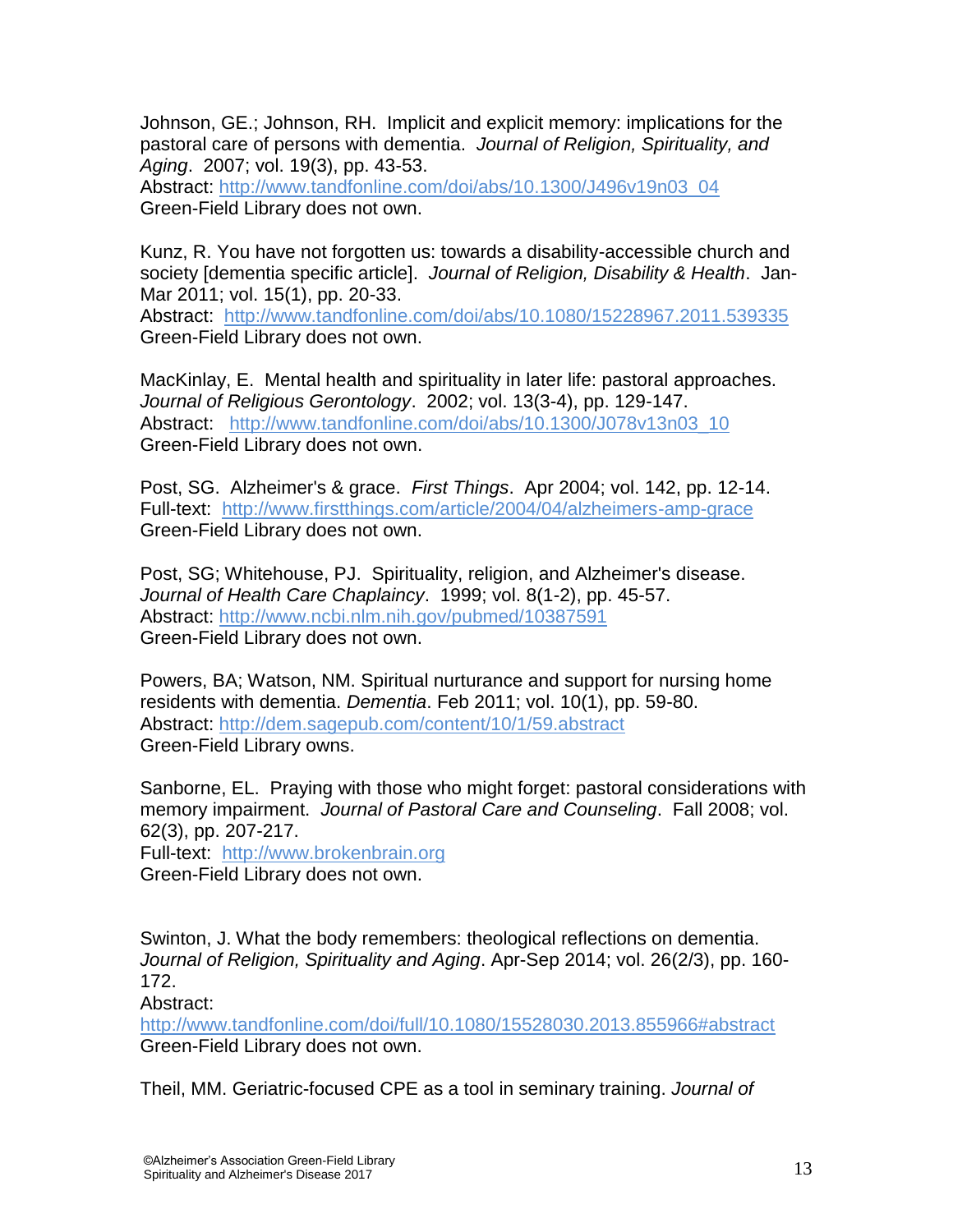*Religion, Spirituality and Aging*. 2011; vol. 23(1/2), pp. 128-138. Abstract: <http://www.tandfonline.com/doi/abs/10.1080/15528030.2011.533353> Green-Field Library does not own

Wilks, DE; Vonk, ME. Private prayer among Alzheimer's disease caregivers: mediating burden and resiliency*. Journal of Gerontological Social Work*. 2008; vol. 50(3-4), pp. 113-131. Abstract: <http://www.ncbi.nlm.nih.gov/pubmed/18510194> Green-Field Library owns.

### **Books & Book Chapters**

Campbell, J. *A chaplain's pastoral care activity book for persons with severe communication disorders.* Radium Springs, NM: Geriatric Resources, Inc., 1998. Green-Field Library Call No.: BV 4580 C464 1998

DeGidio, S. *Prayer services for the elderly*. Mystic, CT: Twenty-Third Publications, 1996. Green-Field Library Call No.: BV 169 D317 1996

Gwyther, L. *You are one of us: successful clergy/church connections to Alzheimer's families*. Durham, NC: Duke University Medical Center, 1995. Green-Field Library Call No.: WM 220 G995y 1995

Hobilitzelle, OA. *Ten thousand joys & ten thousand sorrows: a couple's journey through Alzheimer's.* Los Angeles, CA: Tarcher, 2010. Green-Field Library does not own

Hudson, R. Disabled or enabled: ethical and theological issues for dementia care. IN: MacKinlay, E. Ageing*, disability and spirituality: addressing the challenge of disability in later life*, pp 81–93. New York, NY: Jessica Kingsley, 2008. Green-Field Library Call No.: BL 625 M158 2008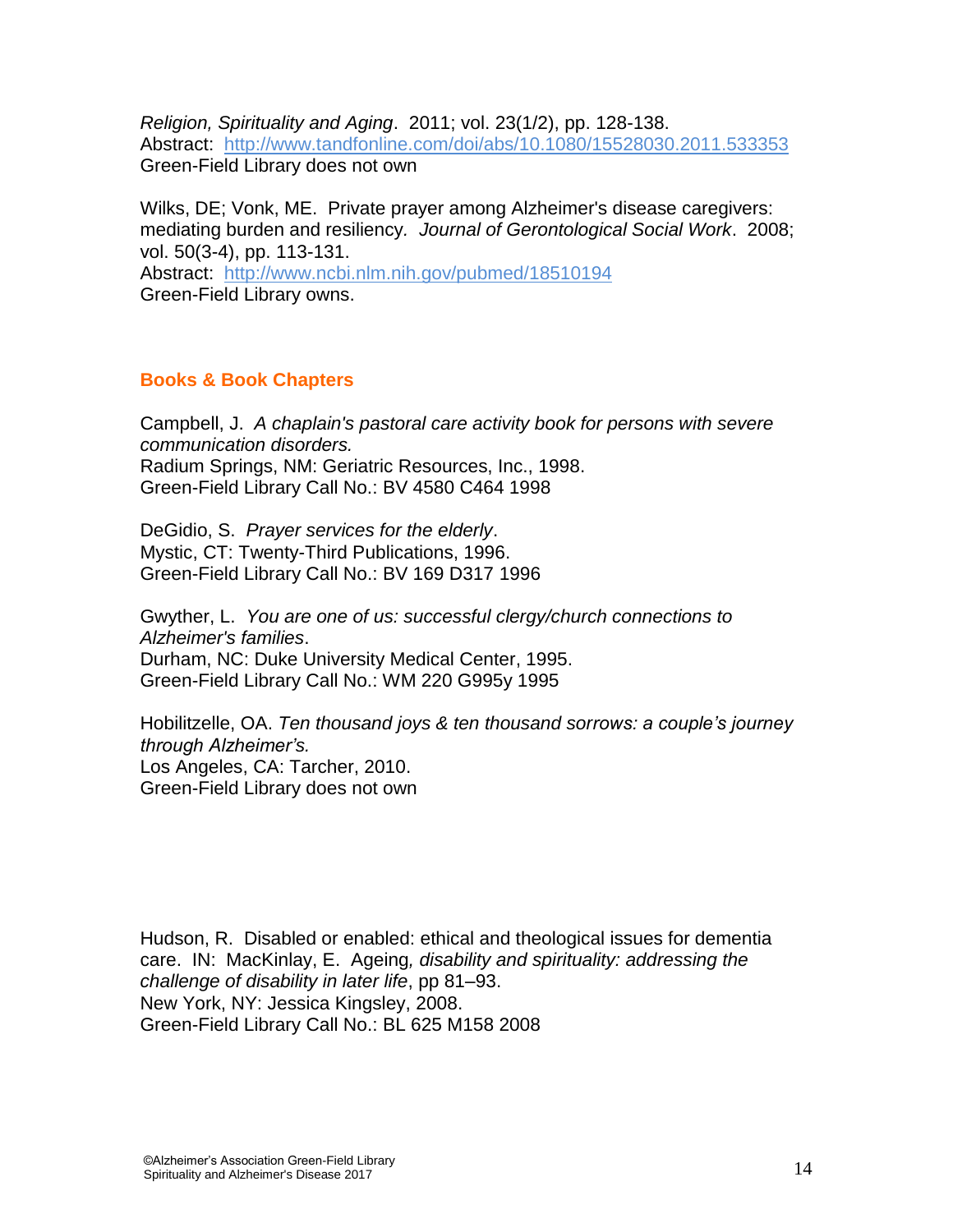Jewell, A. (ed). *Spirituality and personhood in dementia.* New York: Jessica Kingsley Publishers, 2011. On Order

Kirkwood, NA. *Pastoral care in hospitals*. New York, NY: Morehouse Publishing, 2005 On order

McFadden, SH.; Brennan, M.; Patrick, JH. (eds.). *New directions in the study of late life religiousness and spirituality.*  Binghamton, NY: Haworth Pastoral Press, 2003. Green-Field Library does not own.

Manson, D. *Book of worship: hymns, liturgies, psalms*. Dubuque, IA: Luther Manor, 1993. Green-Field Library Call No.: BV 4580 L37 1993

Manson, D. *Large print book of worship II: hymns, liturgies, psalms, bible stories.* Dubuque, IA: Luther Manor, 1997. Green-Field Library Call No.: BV 4580 L322 1997

McKim, D. *God never forgets: faith, hope, and Alzheimer's disease*. Louisville, KY: Westminster John Knox Press, 1997. Green-Field Library Call No.: BL 625.9 M216 1997

Otwell, P. *Guide to ministering to Alzheimer's patients and their families.* Florence, KY: Routledge, 2008. Green-Field Library Call No.: BV 4335 O92g 2008

Purnell, D; Anderson, H. *Conversations as ministry: stories and strategies for confident caregiving.* Cleveland, OH: Pilgrim Press, 2003 Green-Field Library does not own.

Shamy, E. *Guide to the spiritual dimension of care for people with Alzheimer's disease and related dementia: more than body, brain, and breath*. New York, NY: Jessica Kingsley Publishers, 2003. Green-Field Library Call No.: BL 625.9 S53 2003

Trevitt, C. *Finding meaning in the experience of dementia.* Philadelphia, PA : Jessica Kingsley Publishing, 2012. Green-Field Library does not own

VandeCreek, L. *Spiritual care for persons with dementia: fundamentals for pastoral practice*.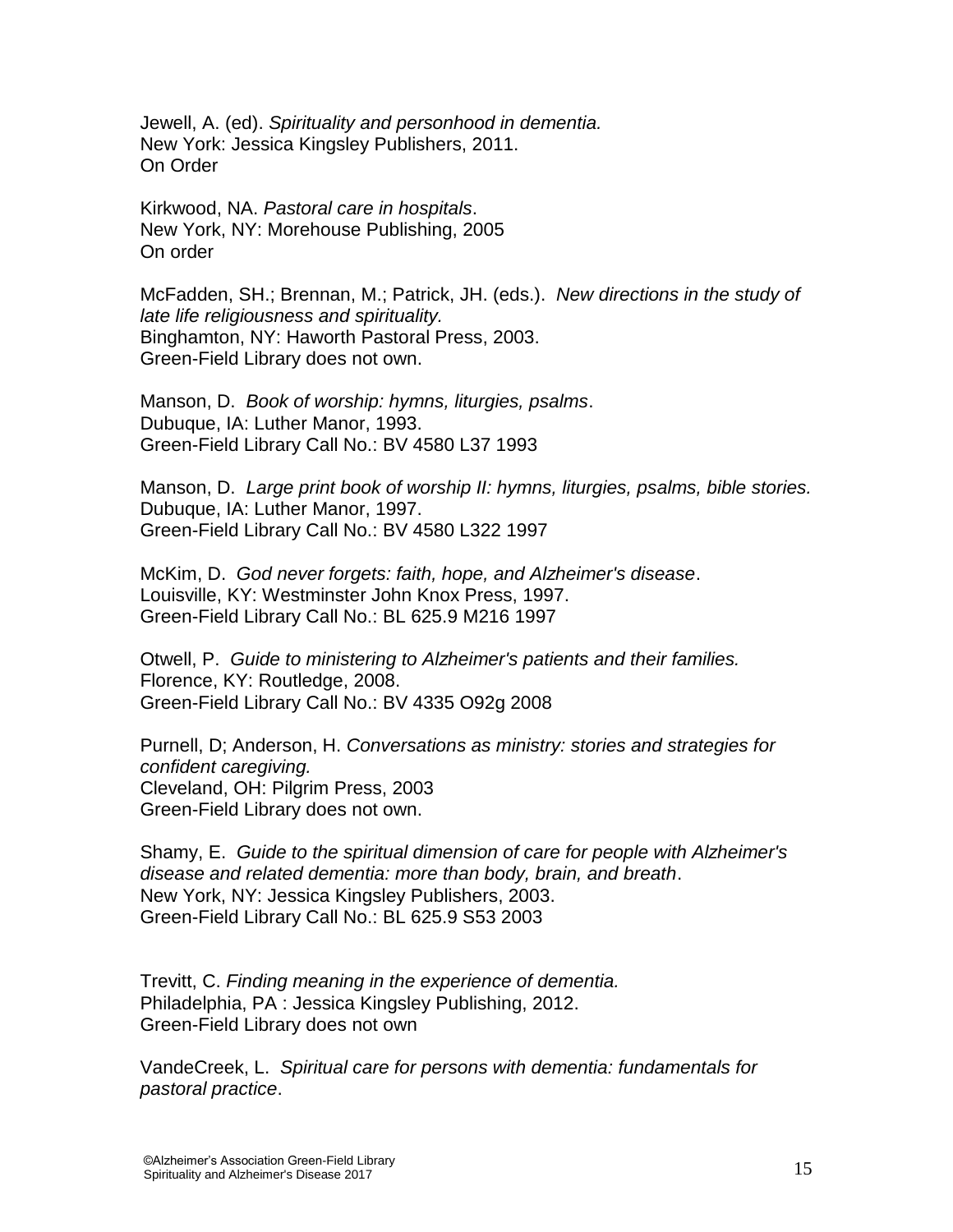New York, NY: Haworth Pastoral Press, 1999. Green-Field Library Call No.: BV 4435.5 S65 1999

### **Web Resources**

*Alzheimer's and spirituality.* Grand Rapids, MI: Calvin College, 2003. A professor and his students study changes in the spiritual experience of persons with dementia, including the opportunity to take communion. <http://www.calvin.edu/news/2002-03/alzheimers.htm>

*Education links on faith & health - Duke Center for Spirituality Theology and Health.*

Durham, NC: Duke University. <http://www.spiritualityandhealth.duke.edu/index.php/education/other-links>

*49 ways to provide spiritual care when there is no chaplain.* Koepke, D. Anaheim, CA: Center for Spirituality and Aging, 2002. <http://www.spiritualityandaging.org/media/49-ways-to-provide-spiritual-care.pdf>

*Healthcare professional: licensed professional pastors.* Tuscaloosa, AL: Alzbrain.org, 2008. This web page contains a handout on pastoral care and dementia and *Just the Facts for Pastors.*

[http://www.alzbrain.org/health\\_care\\_professional.cgi?pg=lp\\_pastor](http://www.alzbrain.org/health_care_professional.cgi?pg=lp_pastor)

*Reaching out to the spiritual nature of persons with dementia.* Waco, TX: Department of Gerontology, Baylor University, 2008.

A paper presented at the 2008 annual meeting of National Council on Aging and The American Society on Aging. Includes recommended order of worship, scripture and hymns for Protestant congregations, and a link to a worship bulletin provided for an interfaith service for persons with Alzheimer's disease and their families.

<http://www.baylor.edu/content/services/document.php/60623.pdf>

*Worship and people with dementia.* Derby, UK: Methodist Homes for the Aged [http://www.mha.org.uk/files/2314/1105/5961/17578\\_Dementia\\_Worship\\_NEW\\_2](http://www.mha.org.uk/files/2314/1105/5961/17578_Dementia_Worship_NEW_2014_v2_12.09.pdf) [014\\_v2\\_12.09.pdf](http://www.mha.org.uk/files/2314/1105/5961/17578_Dementia_Worship_NEW_2014_v2_12.09.pdf)

*Worship for people with dementia*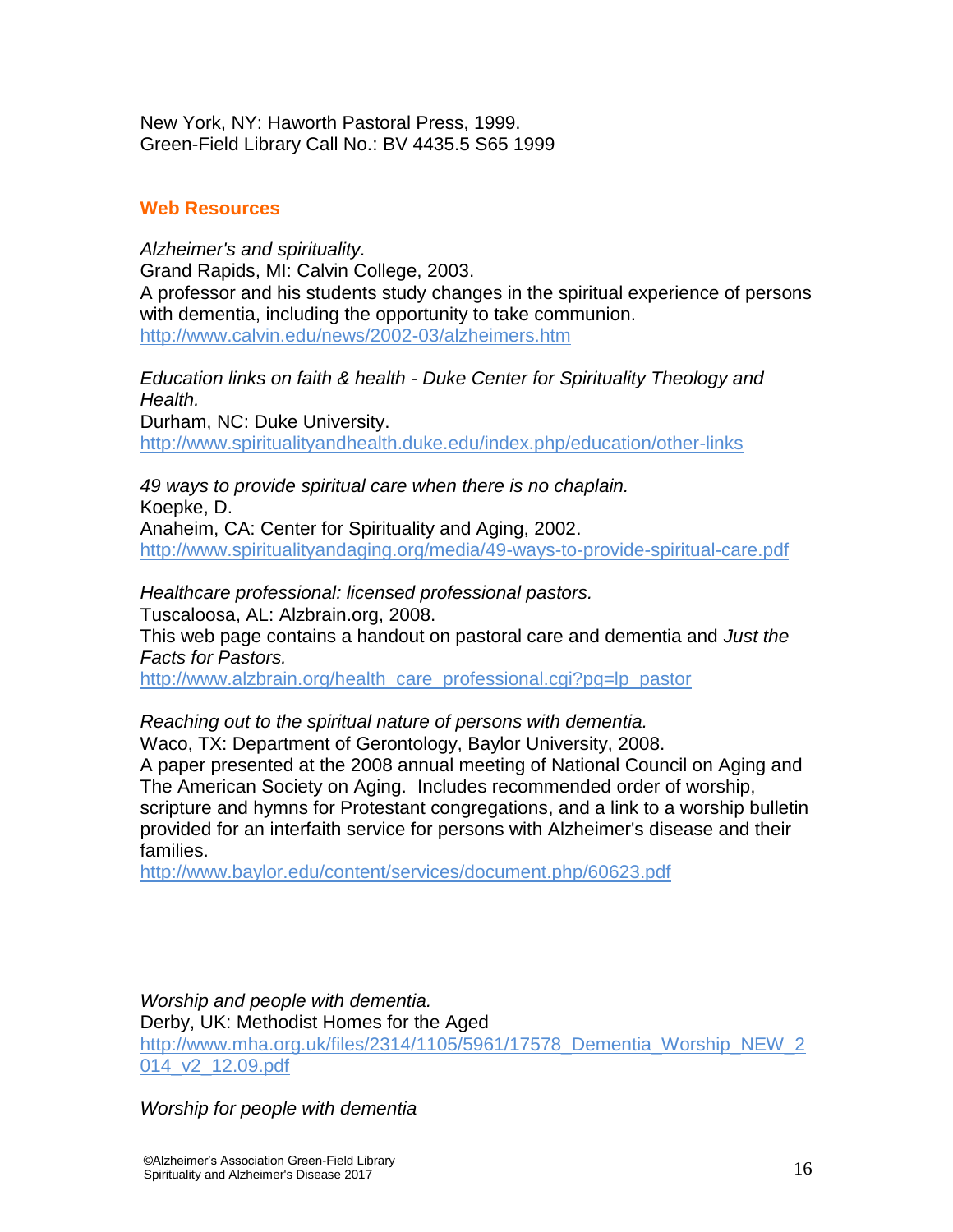Glasgow, Scotland: Iona Community Leveson.org is a foundation based on a philosophy to care for older people within a Christian context. [http://www.leveson.org.uk](http://www.leveson.org.uk/stmarys/resources/service-for-dementia.pdf)

### **Diversity**

#### **Articles, Journal**

Ark, PD; Hull, PC; Husaini, BA; et al. Religiosity, religious coping styles, and health service use: racial differences among elderly women. *Journal of Gerontological Nursing.* Aug 2006; vol. 32(8), pp. 20-29. Quiz 30-31. Abstract: <http://www.ncbi.nlm.nih.gov/pubmed/16915743> Green-Field Library owns.

Farran, CJ; Paun, O; Elliott, MH. Spirituality in multicultural caregivers of persons with dementia. *Dementia*. Oct 2003; vol. 2(3), pp. 353-377. Abstract: <http://dem.sagepub.com/content/2/3/353.abstract> Green-Field Library owns.

Hegde, R.; Bell, D.; Cole, P. The Jehovah"s Witness and dementia: who or what defines "best interests."? *Anaesthesia*. Aug 2006; vol. 61(8), pp. 802-806. Abstract: <http://www.ncbi.nlm.nih.gov/pubmed/16867095> Green-Field Library does not own.

Hinton, L.; NhaUyen, J.; Tran, C.; et al. Religious and spiritual dimensions of the Vietnamese dementia caregiving experience. *Hallym International Journal of Aging HIJA*. Jan 2008; vol. 10(2), pp. 139-160. Full-text: <http://www.ncbi.nlm.nih.gov/pmc/articles/PMC2949976> Green-Field Library does not own.

Hodge, DR; Sun, F. Positive feelings of caregiving among Latino Alzheimer's family caregivers: understanding the role of spirituality. *Aging & Mental Health.* 2012; vol. 16(6) pp. 689-698. Abstract:<http://www.ncbi.nlm.nih.gov/pubmed/22512416> Green-field library owns.

Jotkowitz, AB; Clarfield, AM; Glick, S. The care of patients with dementia: a modern Jewish ethical perspective. *Journal of the American Geriatrics Society*. May 2005; vol. 53(5), pp. 881-884.

Abstract: [http://onlinelibrary.wiley.com](http://onlinelibrary.wiley.com/doi/10.1111/j.1532-5415.2005.53271.x/abstract?systemMessage=Wiley+Online+Library+will+be+disrupted+on+23+February+from+10%3A00-12%3A00+BST+%2805%3A00-07%3A00+EDT%29+for+essential+maintenance&userIsAuthenticated=false&deniedAccessCustomisedMessage=) Green-Field Library owns.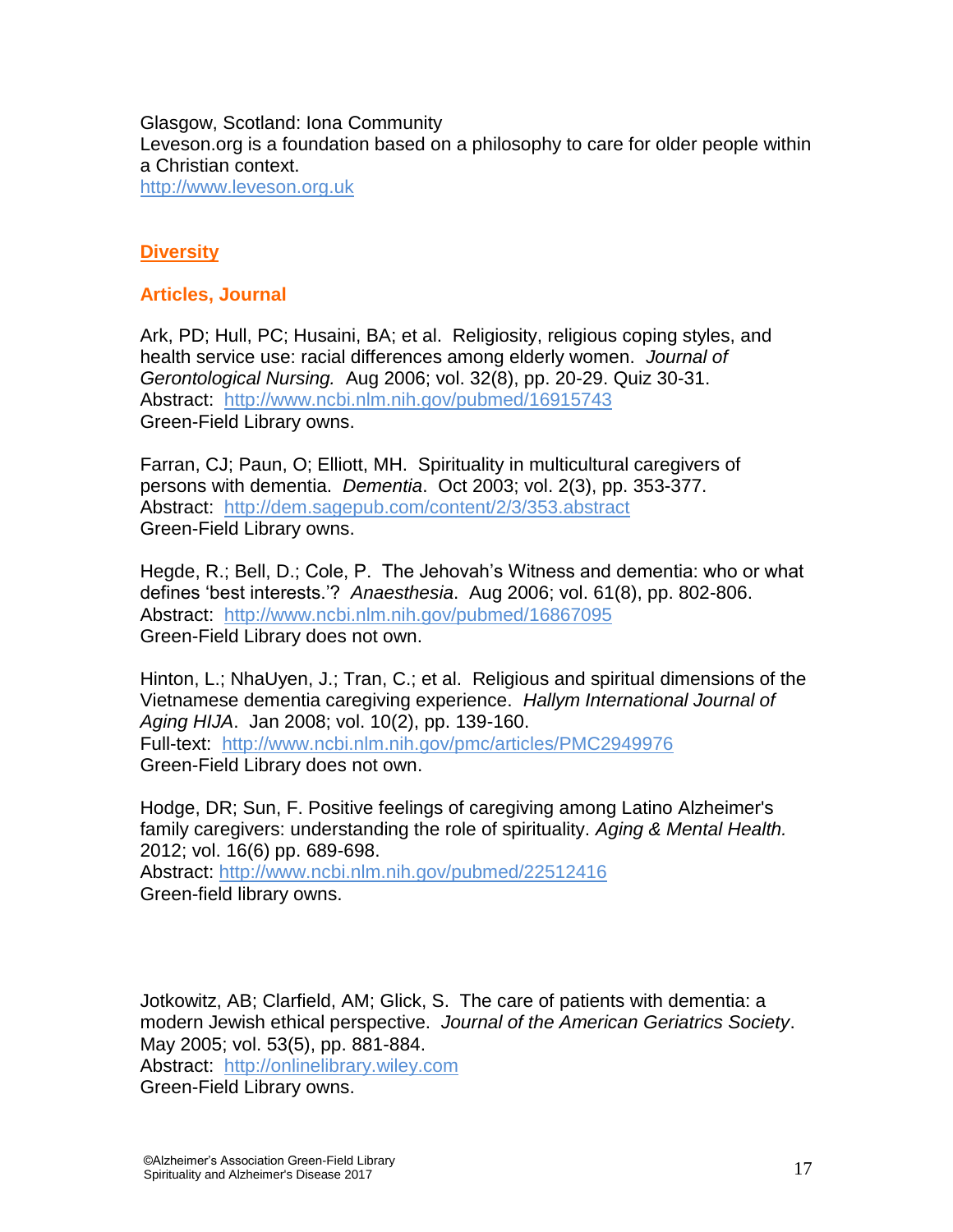Kirshblum, A. Spirituality programming for people with dementia. *Journal of Jewish Aging.* Spr 2007; vol. 1(1), pp. 37-43. Green-Field Library does not own.

Kosberg, JL, Kaufman, AV, Burgio, LD; et al. Family caregiving to those with dementia in rural Alabama: racial similarities and differences. *Journal of Aging and Health*. Feb 2007; vol. 19(1), pp. 3-21. Abstract:<http://www.ncbi.nlm.nih.gov/pubmed/17215199> Green-Field Library does not own.

Kunin, J. Withholding artificial feeding from the severely demented: merciful or immoral? Contrasts between secular and Jewish perspectives. *Journal of Medical Ethics*. Aug 2003; vol. 29(4), pp. 208-212. Full-text: <http://www.ncbi.nlm.nih.gov/pmc/articles/PMC1733755> Green-Field Library does not own.

Morano, CL; King, D. Religiosity as a mediator of caregiver well-being: does ethnicity make a difference? *Journal of Gerontological Social Work.* 2005; vol. 45(1-2), pp. 69-84.

Abstract: <http://www.ncbi.nlm.nih.gov/pubmed/16172063> Green-Field Library owns.

Stuckey, JC. Faith, aging, and dementia: experiences of Christian, Jewish, and non-religious spousal caregivers and older adults. *Dementia*. Oct 2003; vol. 2(3), pp. 337-352. Full-text:

<http://www.sagepub.com/moody6study/study/articles/controversy1/Stuckey.pdf> Green-Field Library owns.

Sun, F; Hodge, DR. Latino Alzheimer"s disease caregivers and depression: using the stress coping model to examine the effects of spirituality and religion. *Journal of Applied Gerontology.* Apr 2015; 33(3), pp. 291-315.

Abstract:<https://www.ncbi.nlm.nih.gov/pubmed/24717737>

Green-Field Library does not own

## **Spirituality and Dementia**